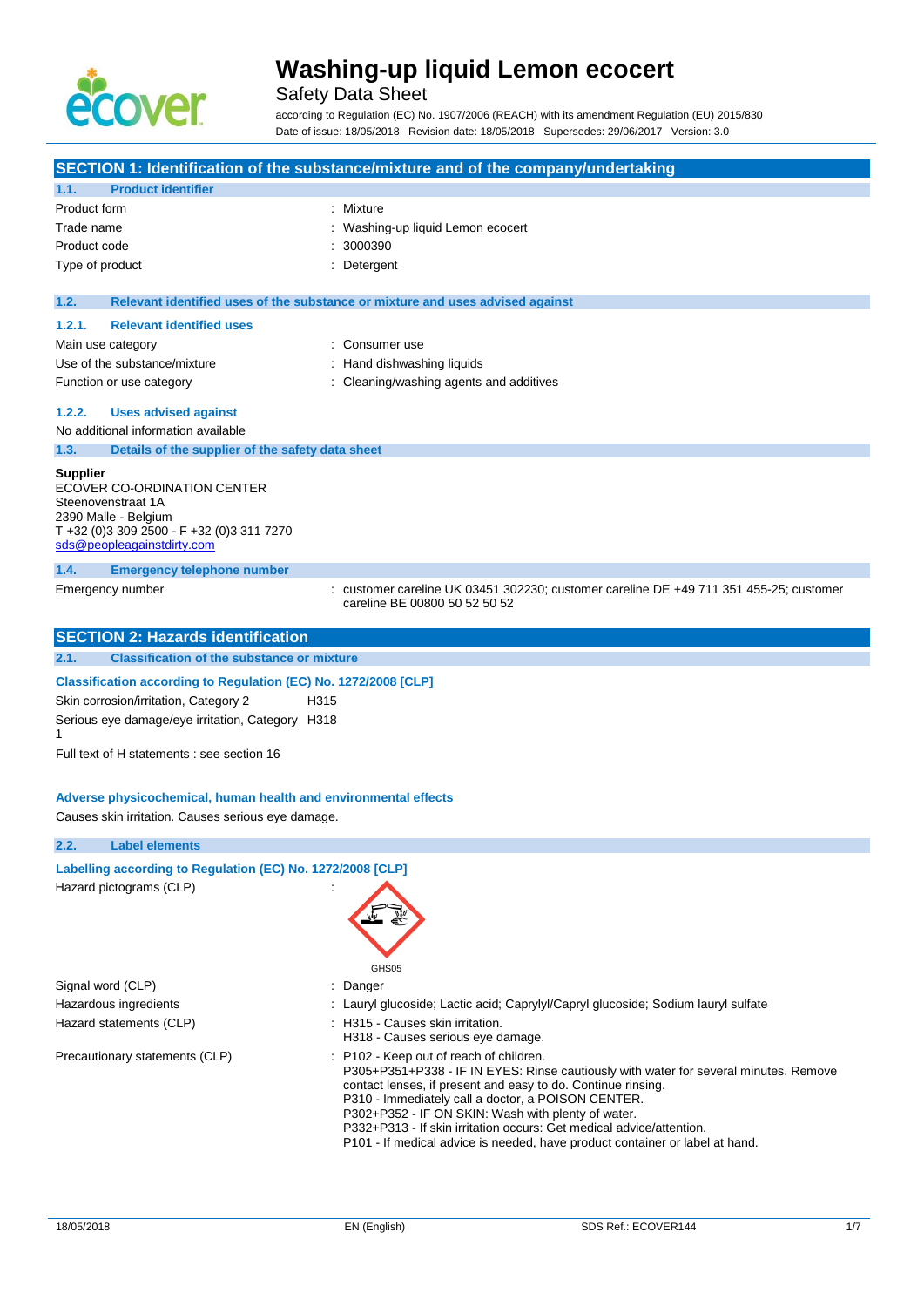Safety Data Sheet

according to Regulation (EC) No. 1907/2006 (REACH) with its amendment Regulation (EU) 2015/830

# **2.3. Other hazards**

This substance/mixture does not meet the PBT criteria of REACH regulation, annex XIII This substance/mixture does not meet the vPvB criteria of REACH regulation, annex XIII

### **SECTION 3: Composition/information on ingredients**

# **3.1. Substances**

Not applicable

## **3.2. Mixtures**

| <b>Name</b>                                            | <b>Product identifier</b>                                                  | $\%$      | <b>Classification according to</b><br><b>Requlation (EC) No.</b><br>1272/2008 [CLP]             |
|--------------------------------------------------------|----------------------------------------------------------------------------|-----------|-------------------------------------------------------------------------------------------------|
| D-Glucopyranose, oligomeric, C10-16-alkyl glycosides   | (CAS-No.) 110615-47-9<br>(EC-No.) 600-975-8<br>(REACH-no) 01-2119489418-23 | $5 - 15$  | Eye Dam. 1, H318<br>Skin Irrit. 2, H315                                                         |
| Sulphuric acid, mono-C12-14-alkyl esters, sodium salts | (CAS-No.) 85586-07-8<br>(EC-No.) 287-809-4<br>(REACH-no) 01-2119489463-28  | $1 - 5$   | Acute Tox. 4 (Oral), H302<br>Skin Irrit. 2, H315<br>Eye Dam. 1, H318<br>Aquatic Chronic 3, H412 |
| Alkyl, C8-10, polyglucoside                            | (CAS-No.) 68515-73-1<br>(EC-No.) 500-220-1<br>(REACH-no) 01-2119488530-36  | $1 - 5$   | Eye Dam. 1, H318                                                                                |
| Lactic acid                                            | (CAS-No.) 79-33-4<br>(EC-No.) 201-196-2<br>(REACH-no) 01-2119474164-39     | $1 - 5$   | Skin Irrit. 2, H315<br>Eye Dam. 1, H318                                                         |
| LAURYL LACTATE                                         | (CAS-No.) 6283-92-7<br>(EC-No.) 228-504-8                                  | $0,1 - 1$ | Eye Irrit. 2, H319<br>Aquatic Acute 1, H400                                                     |
| <b>Specific concentration limits:</b>                  |                                                                            |           |                                                                                                 |

#### **Name Product identifier Specific concentration limits** D-Glucopyranose, oligomeric, C10-16-alkyl glycosides (CAS-No.) 110615-47-9 (EC-No.) 600-975-8 (REACH-no) 01-2119489418-23 (C > 12) Eye Dam. 1, H318 (C > 30) Skin Irrit. 2, H315 Alkyl, C8-10, polyglucoside (CAS-No.) 68515-73-1 (EC-No.) 500-220-1 (REACH-no) 01-2119488530-36 (C > 10) Eye Dam. 1, H318

Full text of H-statements: see section 16

|      | <b>SECTION 4: First aid measures</b>                                       |  |                                                                                                                                                         |
|------|----------------------------------------------------------------------------|--|---------------------------------------------------------------------------------------------------------------------------------------------------------|
| 4.1. | <b>Description of first aid measures</b>                                   |  |                                                                                                                                                         |
|      | First-aid measures after inhalation                                        |  | : Remove person to fresh air and keep comfortable for breathing.                                                                                        |
|      | First-aid measures after skin contact                                      |  | Wash skin with plenty of water. Take off contaminated clothing. If skin irritation occurs: Get<br>medical advice/attention.                             |
|      | First-aid measures after eye contact                                       |  | : Rinse cautiously with water for several minutes. Remove contact lenses, if present and easy to<br>do. Continue rinsing. Call a physician immediately. |
|      | First-aid measures after ingestion                                         |  | : Call a poison center or a doctor if you feel unwell.                                                                                                  |
| 4.2. | Most important symptoms and effects, both acute and delayed                |  |                                                                                                                                                         |
|      | Symptoms/effects after skin contact                                        |  | : Irritation.                                                                                                                                           |
|      | Symptoms/effects after eye contact                                         |  | : Serious damage to eyes.                                                                                                                               |
| 4.3. | Indication of any immediate medical attention and special treatment needed |  |                                                                                                                                                         |
|      | Treat symptomatically.                                                     |  |                                                                                                                                                         |
|      | <b>SECTION 5: Firefighting measures</b>                                    |  |                                                                                                                                                         |
| 5.1. | <b>Extinguishing media</b>                                                 |  |                                                                                                                                                         |
|      | Suitable extinguishing media                                               |  | : Water spray. Dry powder. Foam. Carbon dioxide.                                                                                                        |
| 5.2. | Special hazards arising from the substance or mixture                      |  |                                                                                                                                                         |
| fire | Hazardous decomposition products in case of                                |  | : None known.                                                                                                                                           |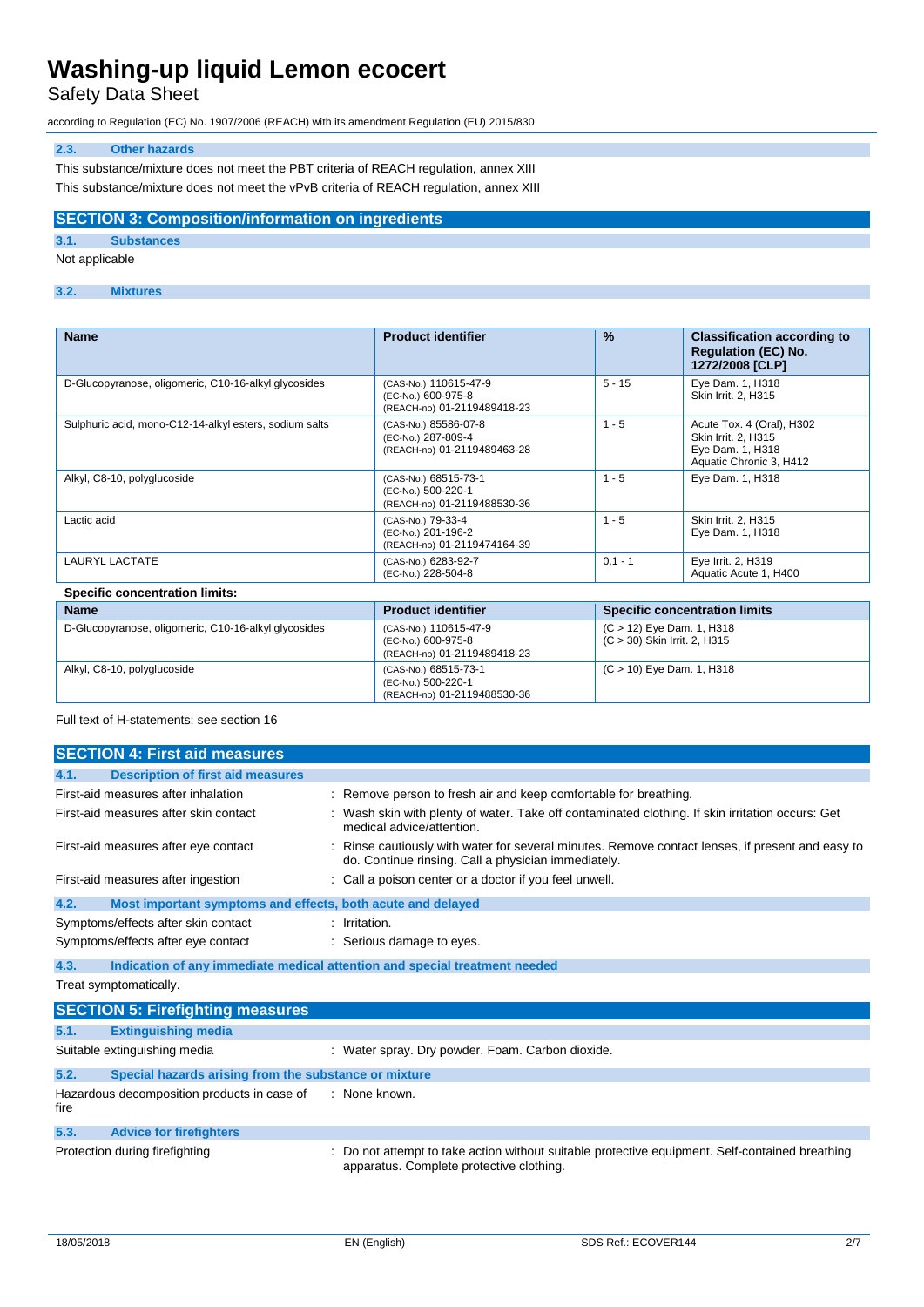Safety Data Sheet

according to Regulation (EC) No. 1907/2006 (REACH) with its amendment Regulation (EU) 2015/830

| <b>SECTION 6: Accidental release measures</b> |                                                                     |  |                                                                                                                                                              |
|-----------------------------------------------|---------------------------------------------------------------------|--|--------------------------------------------------------------------------------------------------------------------------------------------------------------|
| 6.1.                                          | Personal precautions, protective equipment and emergency procedures |  |                                                                                                                                                              |
| 6.1.1.                                        | For non-emergency personnel                                         |  |                                                                                                                                                              |
|                                               | Emergency procedures                                                |  | : Ventilate spillage area. Avoid contact with skin and eyes.                                                                                                 |
| 6.1.2.                                        | For emergency responders                                            |  |                                                                                                                                                              |
|                                               | Protective equipment                                                |  | Do not attempt to take action without suitable protective equipment. For further information<br>refer to section 8: "Exposure controls/personal protection". |
| 6.2.                                          | <b>Environmental precautions</b>                                    |  |                                                                                                                                                              |
|                                               | Avoid release to the environment.                                   |  |                                                                                                                                                              |
| 6.3.                                          | Methods and material for containment and cleaning up                |  |                                                                                                                                                              |
|                                               | Methods for cleaning up                                             |  | Take up liquid spill into absorbent material.                                                                                                                |
| Other information                             |                                                                     |  | Dispose of materials or solid residues at an authorized site.                                                                                                |
| 6.4.                                          | <b>Reference to other sections</b>                                  |  |                                                                                                                                                              |
|                                               | For further information refer to section 13.                        |  |                                                                                                                                                              |
|                                               | <b>SECTION 7: Handling and storage</b>                              |  |                                                                                                                                                              |
| 7.1.                                          | <b>Precautions for safe handling</b>                                |  |                                                                                                                                                              |
|                                               | Precautions for safe handling                                       |  | Ensure good ventilation of the work station. Avoid contact with skin and eyes. Wear personal<br>protective equipment.                                        |
|                                               | Hygiene measures                                                    |  | Wash contaminated clothing before reuse. Do not eat, drink or smoke when using this product.<br>Always wash hands after handling the product.                |
| 7.2.                                          | Conditions for safe storage, including any incompatibilities        |  |                                                                                                                                                              |
| Storage conditions                            |                                                                     |  | Store in a well-ventilated place. Keep cool.                                                                                                                 |
|                                               | Storage temperature                                                 |  | $: 0 - 40 °C$                                                                                                                                                |
| 7.3.                                          | <b>Specific end use(s)</b>                                          |  |                                                                                                                                                              |
|                                               | No additional information available                                 |  |                                                                                                                                                              |
|                                               | <b>SECTION 8: Exposure controls/personal protection</b>             |  |                                                                                                                                                              |
| 8.1.                                          | <b>Control parameters</b>                                           |  |                                                                                                                                                              |

No additional information available

#### **8.2. Exposure controls**

### **Personal protective equipment:**

Avoid all unnecessary exposure. Avoid all contact with skin, eyes, or clothing. Accidental release of the contents: Gloves, Safety glasses.

#### **Hand protection:**

| Type | Material             | Permeation             | Thickness (mm) | Penetration | <b>Standard</b> |
|------|----------------------|------------------------|----------------|-------------|-----------------|
|      | Nitrile rubber (NBR) | $6$ ( $>$ 480 minutes) | 0.4            |             | <b>EN 374</b>   |

#### **Eye protection:**

Wear eye/face protection. Chemical goggles or safety glasses. EN 166

### **Skin and body protection:**

No special clothing/skin protection equipment is recommended under normal conditions of use

#### **Respiratory protection:**

No special respiratory protection equipment is recommended under normal conditions of use with adequate ventilation

### **Environmental exposure controls:**

Avoid release to the environment.

## **Other information:**

Do not eat, drink or smoke when using this product.

| <b>SECTION 9: Physical and chemical properties</b>            |                        |  |
|---------------------------------------------------------------|------------------------|--|
| 9.1.<br>Information on basic physical and chemical properties |                        |  |
| Physical state                                                | Liauid                 |  |
| Colour                                                        | : light yellow, white. |  |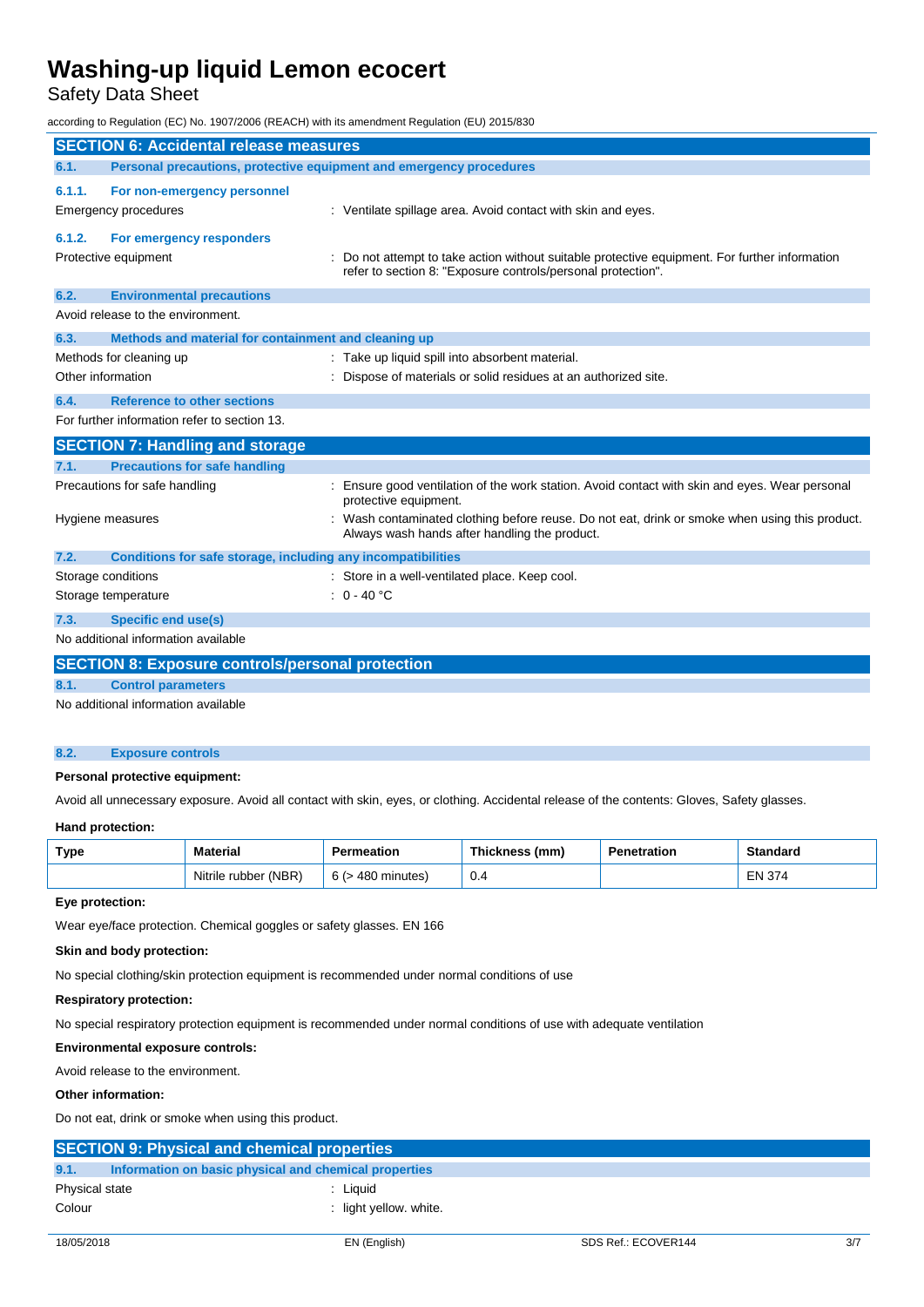Safety Data Sheet

according to Regulation (EC) No. 1907/2006 (REACH) with its amendment Regulation (EU) 2015/830

| Odour                                       | lemon.              |
|---------------------------------------------|---------------------|
| Odour threshold                             | No data available   |
| pH                                          | 4,5                 |
| Relative evaporation rate (butylacetate=1)  | No data available   |
| Melting point                               | Not applicable      |
| Freezing point                              | No data available   |
| Boiling point                               | No data available   |
| Flash point                                 | >100 °C             |
| Auto-ignition temperature                   | No data available   |
| Decomposition temperature                   | No data available   |
| Flammability (solid, gas)                   | Not applicable      |
| Vapour pressure                             | No data available   |
| Relative vapour density at 20 °C            | No data available   |
| Relative density                            | No data available   |
| Density                                     | 1,034 kg/l          |
| Solubility                                  | completely soluble. |
| Log Pow                                     | No data available   |
| Viscosity, kinematic                        | No data available   |
| Viscosity, dynamic                          | No data available   |
| <b>Explosive properties</b>                 | No data available   |
| Oxidising properties                        | No data available   |
| <b>Explosive limits</b>                     | No data available   |
| <b>Other information</b><br>9.2.            |                     |
| VOC content                                 | 0.1%                |
| <b>SECTION 10: Stability and reactivity</b> |                     |

# **10.1. Reactivity**

The product is non-reactive under normal conditions of use, storage and transport.

**10.2. Chemical stability**

Stable under normal conditions.

# **10.3. Possibility of hazardous reactions**

No dangerous reactions known under normal conditions of use.

### **10.4. Conditions to avoid**

None under recommended storage and handling conditions (see section 7).

# **10.5. Incompatible materials**

Danger.

## **10.6. Hazardous decomposition products**

Under normal conditions of storage and use, hazardous decomposition products should not be produced.

| <b>SECTION 11: Toxicological information</b>                        |                         |
|---------------------------------------------------------------------|-------------------------|
| Information on toxicological effects<br>11.1.                       |                         |
| Acute toxicity (oral)                                               | : Not classified        |
| Acute toxicity (dermal)                                             | : Not classified        |
| Acute toxicity (inhalation)                                         | : Not classified        |
| D-Glucopyranose, oligomeric, C10-16-alkyl glycosides (110615-47-9)  |                         |
| LD50 oral                                                           | > 2000 mg/kg bodyweight |
| LD50 dermal                                                         | > 2000 mg/kg bodyweight |
| Alkyl, C8-10, polyglucoside (68515-73-1)                            |                         |
| LD50 oral                                                           | > 2000 mg/kg bodyweight |
| LD50 dermal                                                         | > 2000 mg/kg bodyweight |
| Sulphuric acid, mono-C12-14-alkyl esters, sodium salts (85586-07-8) |                         |
| LD50 oral                                                           | > 500 mg/kg bodyweight  |
| Skin corrosion/irritation                                           | Causes skin irritation. |
|                                                                     | pH: 4,5                 |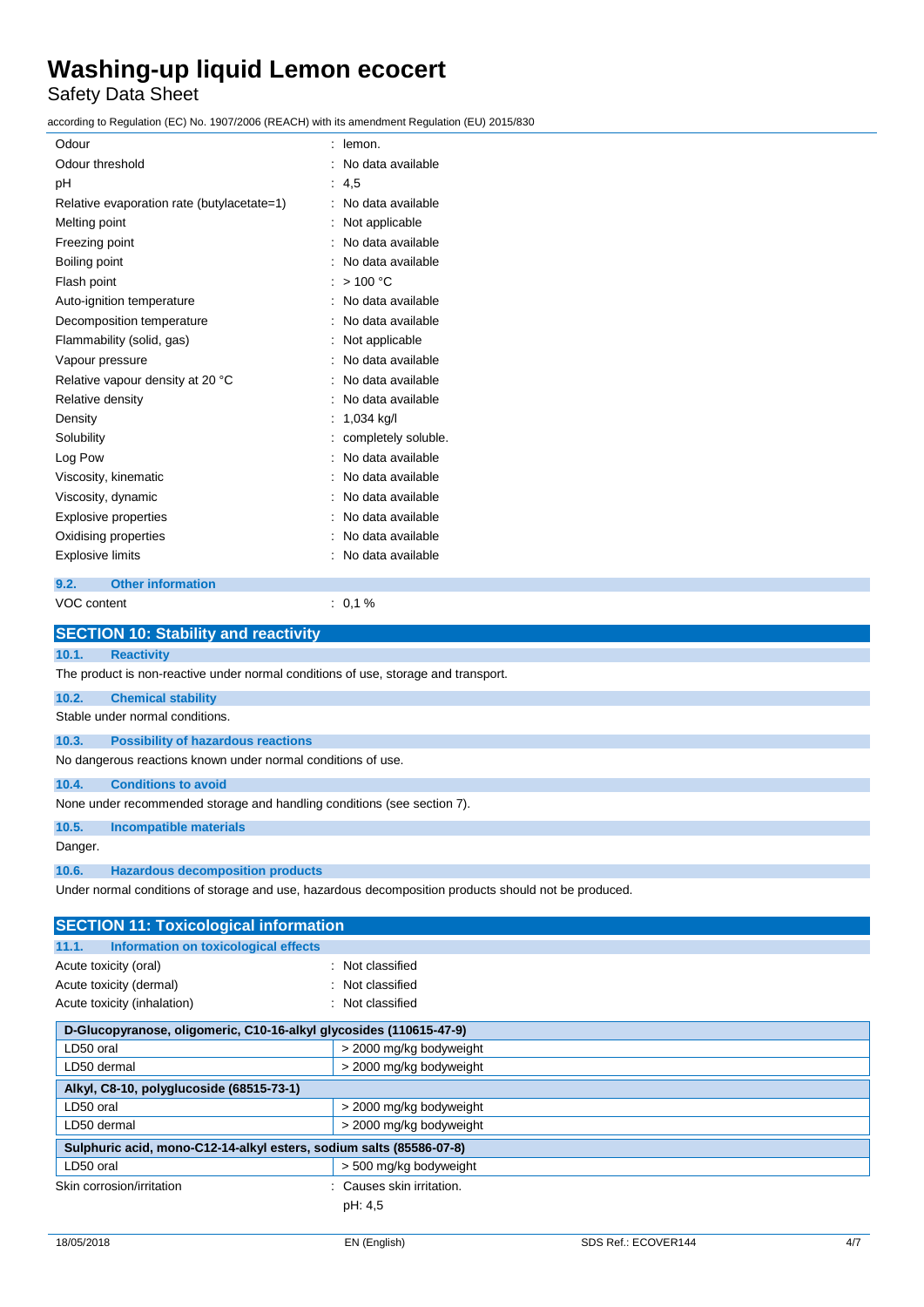# Safety Data Sheet

according to Regulation (EC) No. 1907/2006 (REACH) with its amendment Regulation (EU) 2015/830

| Serious eye damage/irritation     | : Causes serious eye damage. |
|-----------------------------------|------------------------------|
|                                   | pH: 4,5                      |
| Respiratory or skin sensitisation | : Not classified             |
| Germ cell mutagenicity            | : Not classified             |
| Carcinogenicity                   | : Not classified             |
| Reproductive toxicity             | : Not classified             |
| STOT-single exposure              | : Not classified             |
| STOT-repeated exposure            | : Not classified             |
| Aspiration hazard                 | : Not classified             |

| The product is not considered harmful to aquatic organisms nor to cause long-term adverse<br>effects in the environment. |
|--------------------------------------------------------------------------------------------------------------------------|
| Not classified                                                                                                           |
| : Not classified                                                                                                         |
| D-Glucopyranose, oligomeric, C10-16-alkyl glycosides (110615-47-9)                                                       |
| $2,95$ mg/l                                                                                                              |
| 7 mg/l waterflea                                                                                                         |
| $5 \text{ mg/l}$                                                                                                         |
|                                                                                                                          |
| 126 mg/l                                                                                                                 |
| > 100 mg/l waterflea                                                                                                     |
| $27,2 \, \text{mg}/\text{l}$                                                                                             |
| Sulphuric acid, mono-C12-14-alkyl esters, sodium salts (85586-07-8)                                                      |
| $3,6$ mg/l                                                                                                               |
| 4.7 mg/l waterflea                                                                                                       |
|                                                                                                                          |

## **12.2. Persistence and degradability**

| Washing-up liquid Lemon ecocert           |                                                                                                                                                                                                                                                                                                              |
|-------------------------------------------|--------------------------------------------------------------------------------------------------------------------------------------------------------------------------------------------------------------------------------------------------------------------------------------------------------------|
| Persistence and degradability             | This product doesn't contain any persistent substances. The surface active components used<br>in this product fulfill all of the biodegradability requirements of EC regulation 648/2004<br>(Detergents Regulation)<br>. The surface active components used in this product are anaerobically biodegradable. |
|                                           |                                                                                                                                                                                                                                                                                                              |
| 12.3.<br><b>Bioaccumulative potential</b> |                                                                                                                                                                                                                                                                                                              |

# **Washing-up liquid Lemon ecocert** Bioaccumulative potential This product does not contain any bioaccumulating substances.

# **12.4. Mobility in soil**

No additional information available

| 12.5. | <b>Results of PBT and vPvB assessment</b>                                              |  |  |
|-------|----------------------------------------------------------------------------------------|--|--|
|       | Washing-up liquid Lemon ecocert                                                        |  |  |
|       | This substance/mixture does not meet the PBT criteria of REACH regulation, annex XIII  |  |  |
|       | This substance/mixture does not meet the vPvB criteria of REACH regulation, annex XIII |  |  |
| 12.6. | Other adverse effects                                                                  |  |  |

Other adverse effects **interest in the contain PCM** or nitromusk perfume components.

| <b>SECTION 13: Disposal considerations</b>       |                                                                                               |
|--------------------------------------------------|-----------------------------------------------------------------------------------------------|
| 13.1.<br>Waste treatment methods                 |                                                                                               |
| Waste treatment methods                          | : Dispose of contents/container in accordance with licensed collector's sorting instructions. |
| <b>SECTION 14: Transport information</b>         |                                                                                               |
| In accordance with ADR / RID / IMDG / IATA / ADN |                                                                                               |
| 14.1.<br><b>UN number</b>                        |                                                                                               |

UN-No. (ADR)  $\qquad \qquad$ : Not applicable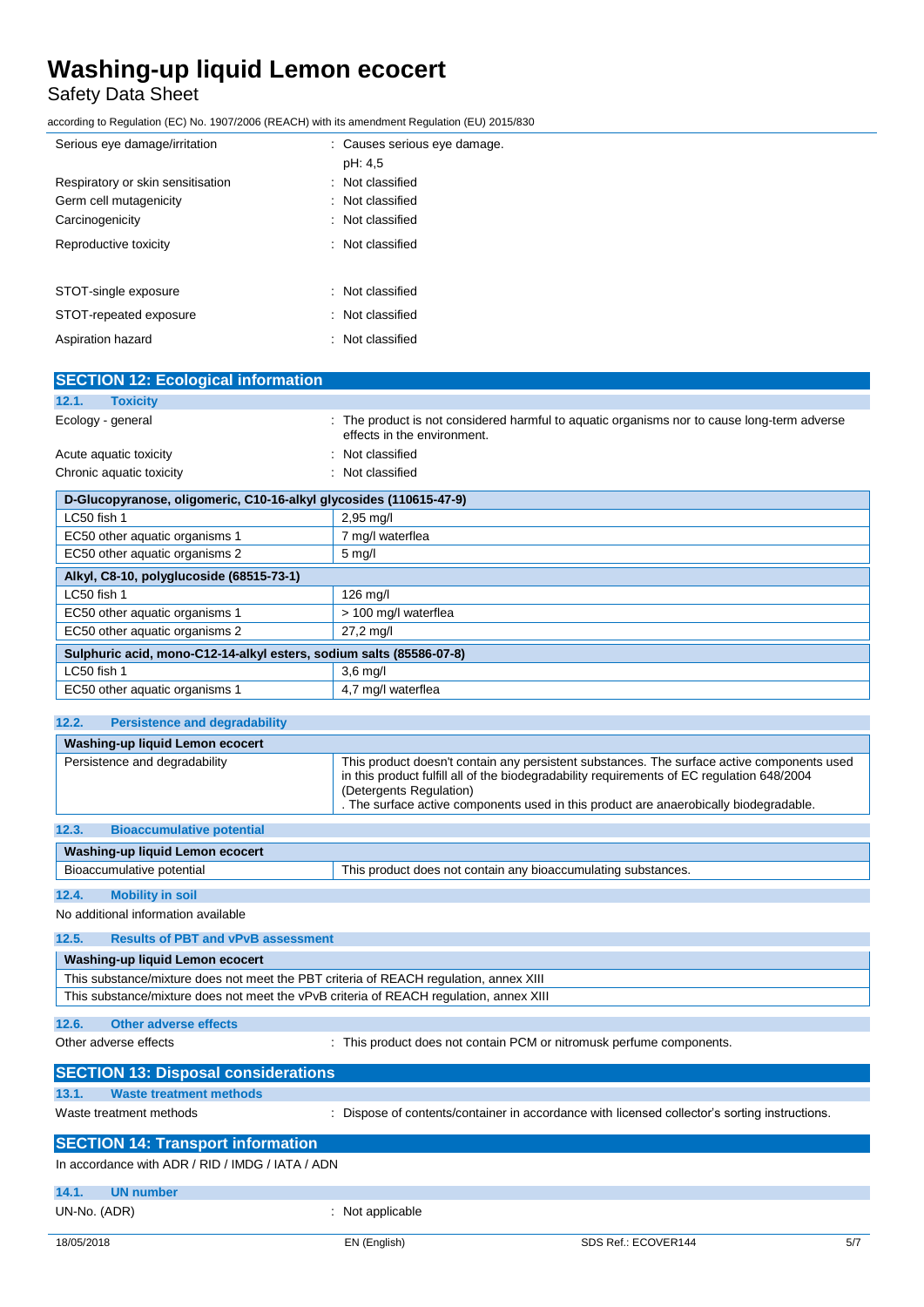# Safety Data Sheet

according to Regulation (EC) No. 1907/2006 (REACH) with its amendment Regulation (EU) 2015/830

| UN-No. (IMDG)                                                               | : Not applicable                                                                               |  |  |
|-----------------------------------------------------------------------------|------------------------------------------------------------------------------------------------|--|--|
| UN-No. (IATA)                                                               | Not applicable                                                                                 |  |  |
| UN-No. (ADN)                                                                | Not applicable<br>÷                                                                            |  |  |
| UN-No. (RID)                                                                | : Not applicable                                                                               |  |  |
| 14.2.<br><b>UN proper shipping name</b>                                     |                                                                                                |  |  |
| Proper Shipping Name (ADR)                                                  | : Not applicable                                                                               |  |  |
| Proper Shipping Name (IMDG)                                                 | Not applicable                                                                                 |  |  |
| Proper Shipping Name (IATA)                                                 | Not applicable                                                                                 |  |  |
| Proper Shipping Name (ADN)                                                  | : Not applicable                                                                               |  |  |
| Proper Shipping Name (RID)                                                  | : Not applicable                                                                               |  |  |
| 14.3.<br><b>Transport hazard class(es)</b>                                  |                                                                                                |  |  |
| <b>ADR</b>                                                                  |                                                                                                |  |  |
| Transport hazard class(es) (ADR)                                            | : Not applicable                                                                               |  |  |
|                                                                             |                                                                                                |  |  |
| <b>IMDG</b>                                                                 |                                                                                                |  |  |
| Transport hazard class(es) (IMDG)                                           | : Not applicable                                                                               |  |  |
|                                                                             |                                                                                                |  |  |
| <b>IATA</b>                                                                 |                                                                                                |  |  |
| Transport hazard class(es) (IATA)                                           | : Not applicable                                                                               |  |  |
|                                                                             |                                                                                                |  |  |
| <b>ADN</b>                                                                  |                                                                                                |  |  |
| Transport hazard class(es) (ADN)                                            | : Not applicable                                                                               |  |  |
|                                                                             |                                                                                                |  |  |
| <b>RID</b>                                                                  |                                                                                                |  |  |
| Transport hazard class(es) (RID)                                            | : Not applicable                                                                               |  |  |
|                                                                             |                                                                                                |  |  |
| 14.4.<br><b>Packing group</b>                                               |                                                                                                |  |  |
| Packing group (ADR)                                                         | : Not applicable                                                                               |  |  |
| Packing group (IMDG)                                                        | Not applicable                                                                                 |  |  |
| Packing group (IATA)                                                        | Not applicable                                                                                 |  |  |
| Packing group (ADN)                                                         | Not applicable                                                                                 |  |  |
| Packing group (RID)                                                         | : Not applicable                                                                               |  |  |
| 14.5.<br><b>Environmental hazards</b>                                       |                                                                                                |  |  |
| Dangerous for the environment                                               | : No                                                                                           |  |  |
| Marine pollutant                                                            | : No                                                                                           |  |  |
| Other information                                                           | : No supplementary information available                                                       |  |  |
|                                                                             |                                                                                                |  |  |
| 14.6.<br><b>Special precautions for user</b>                                |                                                                                                |  |  |
| - Overland transport                                                        |                                                                                                |  |  |
| Not applicable                                                              |                                                                                                |  |  |
|                                                                             |                                                                                                |  |  |
| - Transport by sea                                                          |                                                                                                |  |  |
| Not applicable                                                              |                                                                                                |  |  |
| - Air transport                                                             |                                                                                                |  |  |
| Not applicable                                                              |                                                                                                |  |  |
|                                                                             |                                                                                                |  |  |
| - Inland waterway transport                                                 |                                                                                                |  |  |
| Not applicable                                                              |                                                                                                |  |  |
| - Rail transport                                                            |                                                                                                |  |  |
| Not applicable                                                              |                                                                                                |  |  |
| 14.7.<br>Transport in bulk according to Annex II of Marpol and the IBC Code |                                                                                                |  |  |
| Not applicable                                                              |                                                                                                |  |  |
|                                                                             |                                                                                                |  |  |
| <b>SECTION 15: Regulatory information</b>                                   |                                                                                                |  |  |
| 15.1.                                                                       | Safety, health and environmental regulations/legislation specific for the substance or mixture |  |  |
| <b>EU-Regulations</b><br>15.1.1.                                            |                                                                                                |  |  |